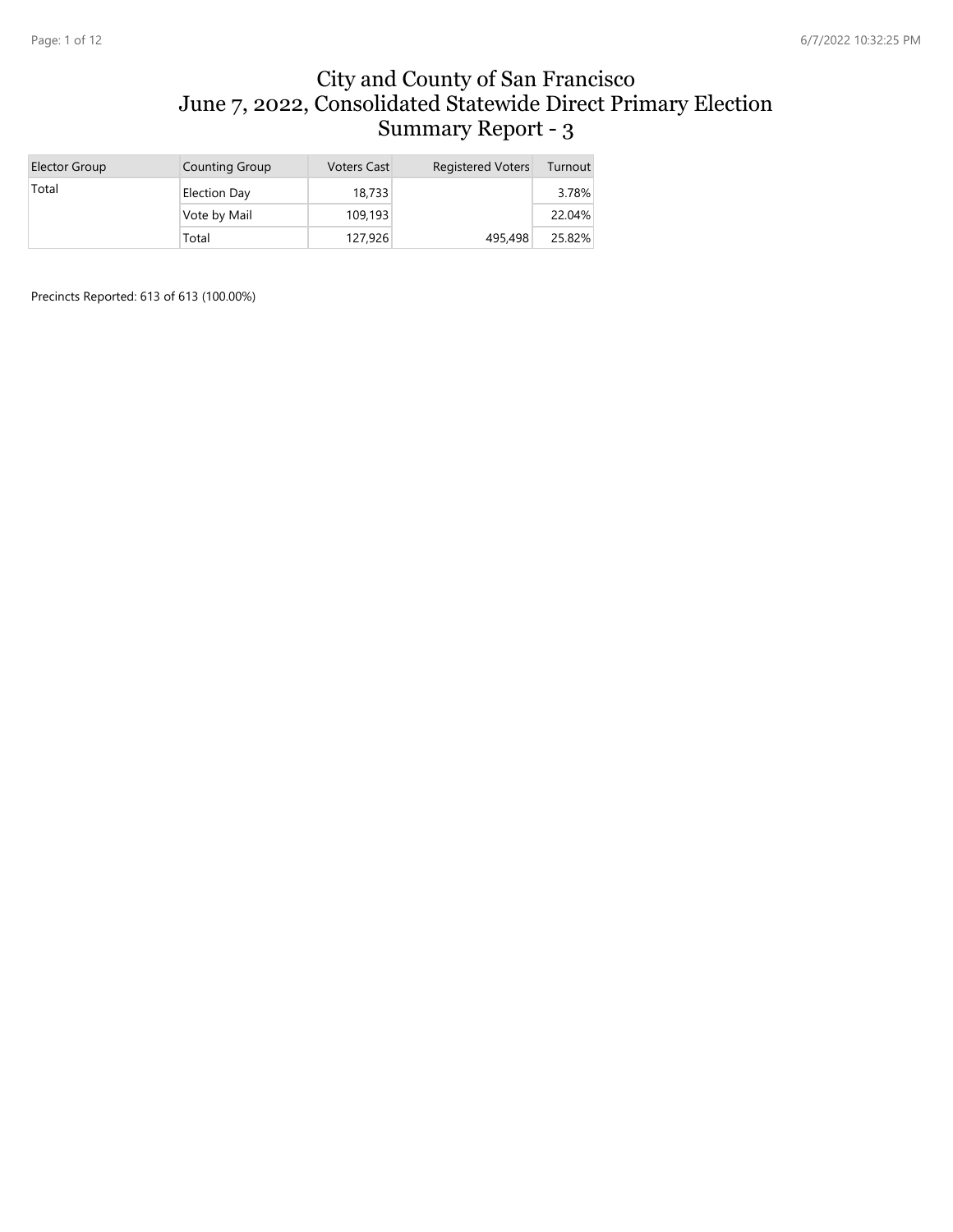### **GOVERNOR**

|                                       |                 | Total   |        |
|---------------------------------------|-----------------|---------|--------|
| Undervotes                            |                 | 4,632   |        |
| Overvotes                             |                 | 584     |        |
| Candidate                             |                 | Total   |        |
| <b>GAVIN NEWSOM</b>                   |                 | 92,466  | 75.35% |
| <b>BRIAN DAHLE</b>                    |                 | 8,302   | 6.77%  |
| MICHAEL SHELLENBERGER                 |                 | 5,419   | 4.42%  |
| LUIS JAVIER RODRIGUEZ                 |                 | 4,662   | 3.80%  |
| ROBERT C. NEWMAN II                   |                 | 1,547   | 1.26%  |
| RONALD A. ANDERSON                    |                 | 1,469   | 1.20%  |
| <b>SHAWN COLLINS</b>                  |                 | 1,303   | 1.06%  |
| JENNY RAE LE ROUX                     |                 | 1,003   | 0.82%  |
| <b>JOEL VENTRESCA</b>                 |                 | 912     | 0.74%  |
| <b>ANTHONY TRIMINO</b>                |                 | 884     | 0.72%  |
| <b>MAJOR WILLIAMS</b>                 |                 | 724     | 0.59%  |
| REINETTE SENUM                        |                 | 672     | 0.55%  |
| DAVID LOZANO                          |                 | 517     | 0.42%  |
| <b>HEATHER COLLINS</b>                |                 | 489     | 0.40%  |
| LEO S. ZACKY                          |                 | 389     | 0.32%  |
| DANIEL R. MERCURI                     |                 | 286     | 0.23%  |
| WOODROW "WOODY"<br><b>SANDERS III</b> |                 | 255     | 0.21%  |
| FREDERIC C. SCHULTZ                   |                 | 228     | 0.19%  |
| CRISTIAN RAUL MORALES                 |                 | 203     | 0.17%  |
| ARMANDO "MANDO"<br>PEREZ-SERRATO      |                 | 182     | 0.15%  |
| JAMES G. HANINK                       |                 | 178     | 0.15%  |
| RON JONES                             |                 | 168     | 0.14%  |
| LONNIE SORTOR                         |                 | 161     | 0.13%  |
| <b>ANTHONY "TONY" FANARA</b>          |                 | 142     | 0.12%  |
| <b>BRADLEY ZINK</b>                   |                 | 76      | 0.06%  |
| SERGE FIANKAN                         |                 | 72      | 0.06%  |
| Write-in                              |                 | 64      | 0.05%  |
| <b>Total Votes</b>                    |                 | 122,710 |        |
|                                       |                 | Total   |        |
| JEFF SCOTT                            | WRITE-IN        | 1       | 0.00%  |
| <b>GURINDER BHANGOO</b>               | <b>WRITE-IN</b> | 0       | 0.00%  |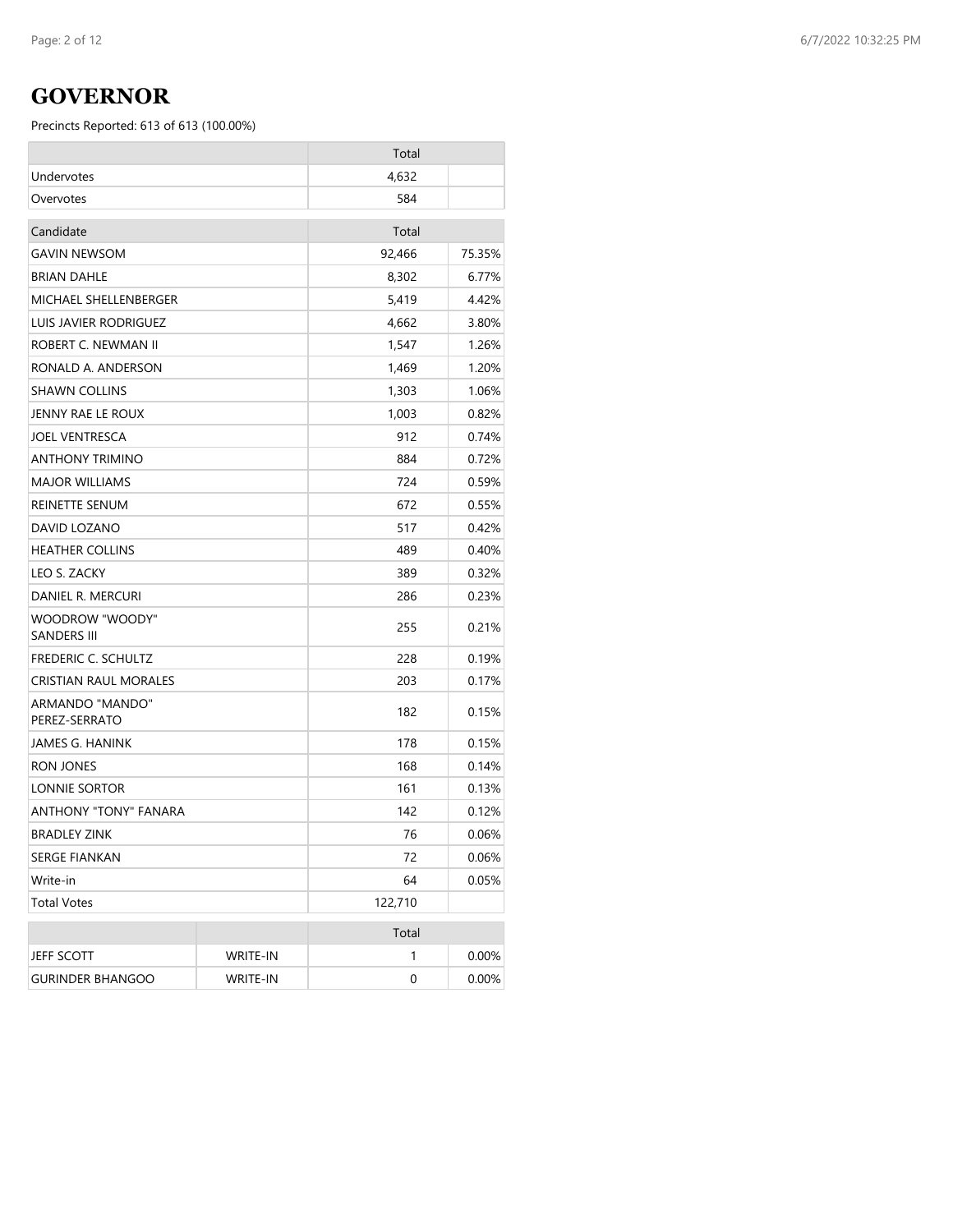# **LIEUTENANT GOVERNOR**

Precincts Reported: 613 of 613 (100.00%)

|                                               |                 | Total   |        |
|-----------------------------------------------|-----------------|---------|--------|
| Undervotes                                    |                 | 11,427  |        |
| Overvotes                                     |                 | 145     |        |
| Candidate                                     |                 | Total   |        |
| ELENI KOUNALAKIS                              |                 | 81,312  | 69.88% |
| ANGELA E. UNDERWOOD<br><b>JACOBS</b>          |                 | 8,772   | 7.54%  |
| <b>DAVID FENNELL</b>                          |                 | 8,390   | 7.21%  |
| <b>MOHAMMAD ARIF</b>                          |                 | 7,423   | 6.38%  |
| <b>CLINT W. SAUNDERS</b>                      |                 | 3,461   | 2.97%  |
| <b>WILLIAM CAVETT "SKEE"</b><br><b>SAACKE</b> |                 | 3,235   | 2.78%  |
| JEFFREY HIGHBEAR<br><b>MORGAN</b>             |                 | 2,462   | 2.12%  |
| <b>DAVID HILLBERG</b>                         |                 | 1,298   | 1.12%  |
| Write-in                                      |                 | 56      | 0.05%  |
| <b>Total Votes</b>                            |                 | 116,354 |        |
|                                               |                 | Total   |        |
| <b>JAMES ORLANDO OGLE</b>                     | <b>WRITE-IN</b> | 1       | 0.00%  |

# **SECRETARY OF STATE**

|                         |                 | Total   |        |
|-------------------------|-----------------|---------|--------|
| Undervotes              |                 | 12,706  |        |
| Overvotes               |                 | 77      |        |
| Candidate               |                 | Total   |        |
| SHIRLEY N. WEBER        |                 | 89,399  | 77.64% |
| <b>ROB BERNOSKY</b>     |                 | 12,440  | 10.80% |
| RACHEL HAMM             |                 | 4,560   | 3.96%  |
| <b>GARY N. BLENNER</b>  |                 | 3,754   | 3.26%  |
| RAUL RODRIGUEZ JR.      |                 | 2,067   | 1.80%  |
| <b>JAMES "JW" PAINE</b> |                 | 1,632   | 1.42%  |
| MATTHEW D. CINQUANTA    |                 | 1,290   | 1.12%  |
| Write-in                |                 | 57      | 0.05%  |
| <b>Total Votes</b>      |                 | 115,143 |        |
|                         |                 | Total   |        |
| DESMOND A SILVEIRA      | <b>WRITE-IN</b> | 1       | 0.00%  |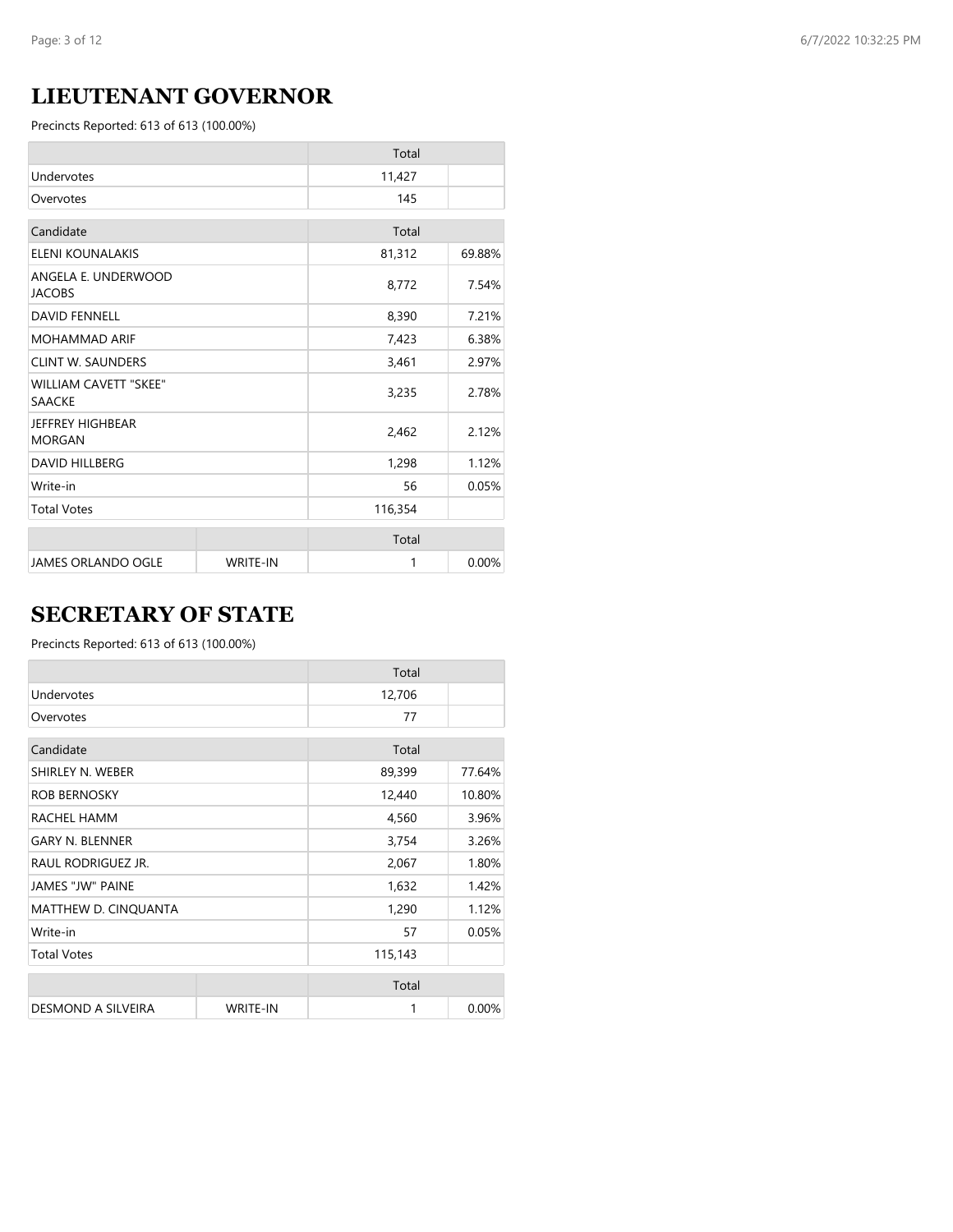### **CONTROLLER**

Precincts Reported: 613 of 613 (100.00%)

|                     | Total   |        |
|---------------------|---------|--------|
| Undervotes          | 11,937  |        |
| Overvotes           | 156     |        |
| Candidate           | Total   |        |
| MALIA M. COHEN      | 41,674  | 35.98% |
| <b>LANHEE CHEN</b>  | 20,613  | 17.80% |
| YVONNE YIU          | 19,384  | 16.73% |
| <b>RON GALPERIN</b> | 19,336  | 16.69% |
| <b>STEVE GLAZER</b> | 10,258  | 8.86%  |
| <b>LAURA WELLS</b>  | 4,568   | 3.94%  |
| Write-in            | 61      | 0.05%  |
| <b>Total Votes</b>  | 115,833 |        |

#### **TREASURER**

Precincts Reported: 613 of 613 (100.00%)

|                      | Total   |        |
|----------------------|---------|--------|
| Undervotes           | 12,945  |        |
| Overvotes            | 92      |        |
| Candidate            | Total   |        |
| <b>FIONA MA</b>      | 84,938  | 73.93% |
| JACK M. GUERRERO     | 11,733  | 10.21% |
| <b>ANDREW DO</b>     | 9,502   | 8.27%  |
| <b>MEGHANN ADAMS</b> | 8,716   | 7.59%  |
| Write-in             | 93      | 0.08%  |
| <b>Total Votes</b>   | 114,889 |        |

# **ATTORNEY GENERAL**

|                            | Total   |        |
|----------------------------|---------|--------|
| Undervotes                 | 11,669  |        |
| Overvotes                  | 86      |        |
| Candidate                  | Total   |        |
| <b>ROB BONTA</b>           | 85,596  | 73.68% |
| NATHAN HOCHMAN             | 10,503  | 9.04%  |
| <b>ERIC EARLY</b>          | 8,876   | 7.64%  |
| <b>ANNE MARIE SCHUBERT</b> | 7,892   | 6.79%  |
| <b>DAN KAPELOVITZ</b>      | 3,304   | 2.84%  |
| Write-in                   | 42      | 0.04%  |
| <b>Total Votes</b>         | 116,171 |        |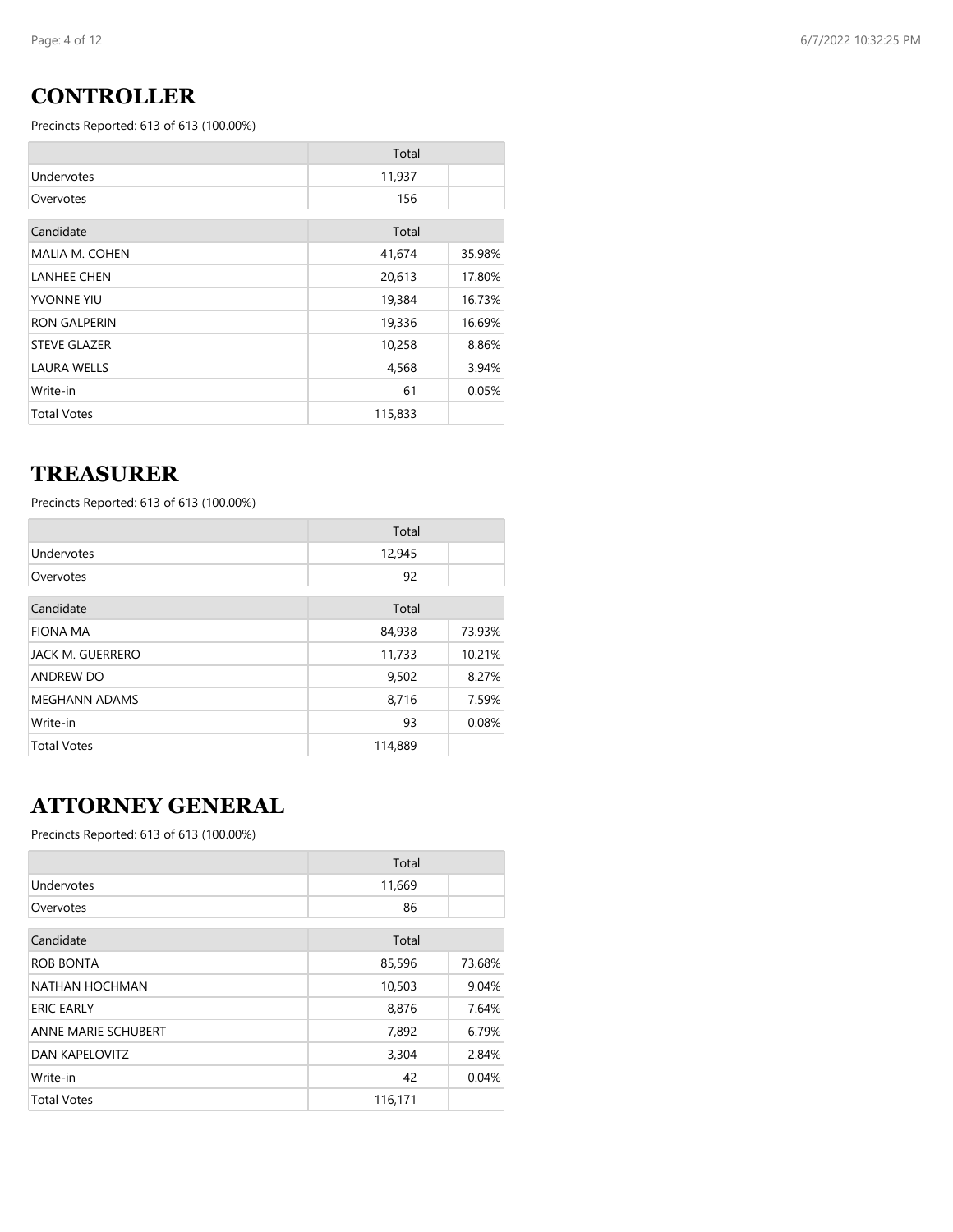# **INSURANCE COMMISSIONER**

Precincts Reported: 613 of 613 (100.00%)

|                            | Total   |        |
|----------------------------|---------|--------|
| Undervotes                 | 15,769  |        |
| Overvotes                  | 146     |        |
| Candidate                  | Total   |        |
| RICARDO LARA               | 51,190  | 45.70% |
| <b>MARC LEVINE</b>         | 25,435  | 22.71% |
| ROBERT HOWELL              | 8,718   | 7.78%  |
| <b>GREG CONLON</b>         | 8,715   | 7.78%  |
| <b>NATHALIE HRIZI</b>      | 8,592   | 7.67%  |
| JASPER "JAY" JACKSON       | 2,622   | 2.34%  |
| <b>VINSON EUGENE ALLEN</b> | 2,582   | 2.31%  |
| <b>VERONIKA FIMBRES</b>    | 2,531   | 2.26%  |
| ROBERT J. MOLNAR           | 1,626   | 1.45%  |
| Write-in                   | 62      | 0.06%  |
| <b>Total Votes</b>         | 112,011 |        |

# **BOARD OF EQUALIZATION**

|                            | Total   |        |
|----------------------------|---------|--------|
| Undervotes                 | 19,838  |        |
| Overvotes                  | 111     |        |
| Candidate                  | Total   |        |
| SALLY J. LIEBER            | 48,539  | 44.95% |
| <b>MICHELA ALIOTO-PIER</b> | 40,111  | 37.15% |
| PETER COE VERBICA          | 19,327  | 17.90% |
| Write-in                   | 147     | 0.14%  |
| <b>Total Votes</b>         | 107,977 |        |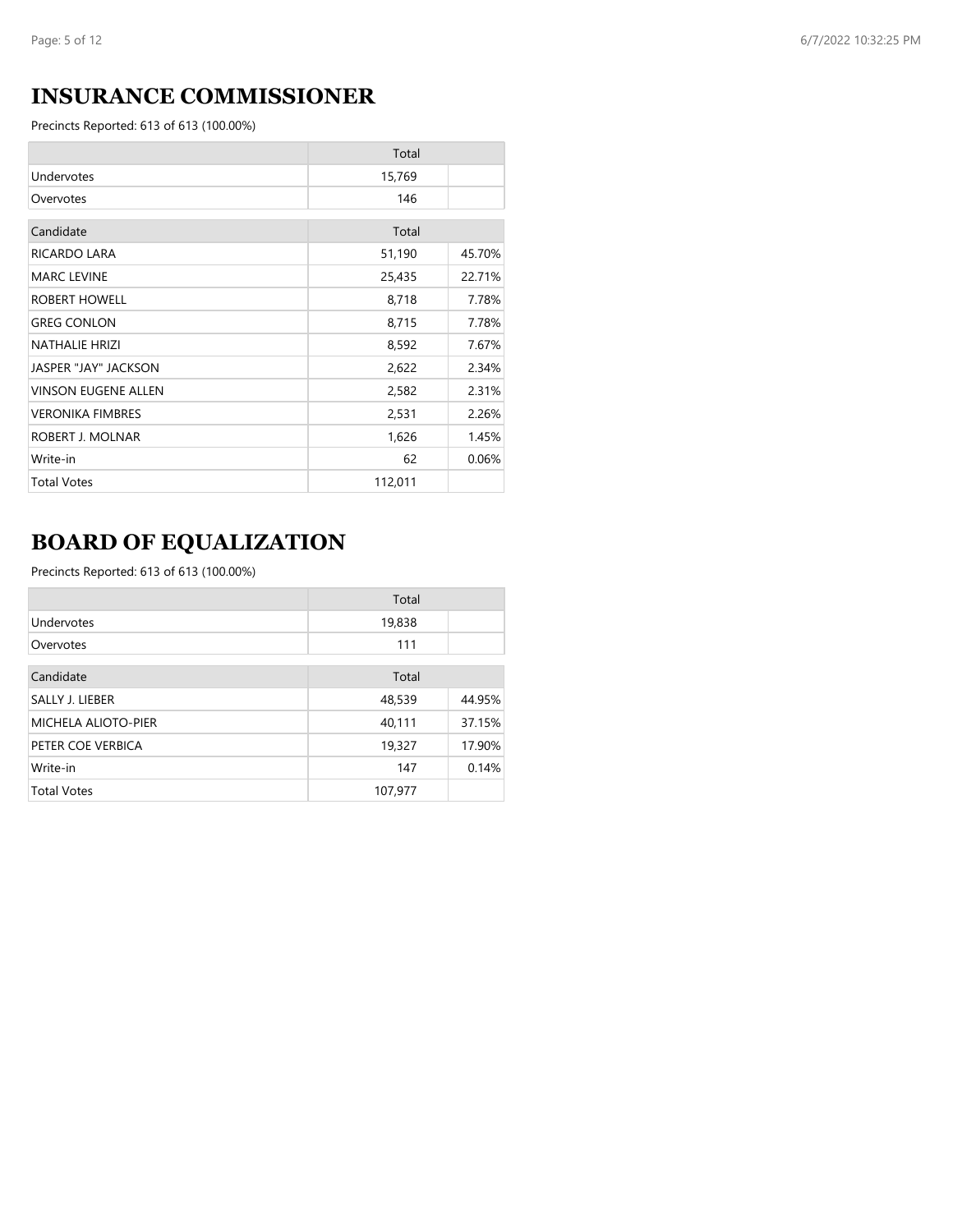# **UNITED STATES SENATOR**

|                               |                 | Total   |          |
|-------------------------------|-----------------|---------|----------|
| Undervotes                    |                 | 9,125   |          |
| Overvotes                     |                 | 1,442   |          |
| Candidate                     |                 | Total   |          |
| <b>ALEX PADILLA</b>           |                 | 87,914  | 74.98%   |
| MARK P. MEUSER                |                 | 8,529   | 7.27%    |
| <b>CORDIE WILLIAMS</b>        |                 | 3,573   | 3.05%    |
| <b>CHUCK SMITH</b>            |                 | 1,909   | 1.63%    |
| <b>JON ELIST</b>              |                 | 1,817   | 1.55%    |
| <b>JAMES P. BRADLEY</b>       |                 | 1,625   | 1.39%    |
| JOHN THOMPSON PARKER          |                 | 1,570   | 1.34%    |
| DAN O'DOWD                    |                 | 1,503   | 1.28%    |
| SARAH SUN LIEW                |                 | 1,348   | 1.15%    |
| DOUGLAS HOWARD PIERCE         |                 | 1,251   | 1.07%    |
| PAMELA ELIZONDO               |                 | 930     | 0.79%    |
| <b>AKINYEMI AGBEDE</b>        |                 | 711     | 0.61%    |
| <b>CARLOS GUILLERMO TAPIA</b> |                 | 706     | 0.60%    |
| <b>JAMES "HENK" CONN</b>      |                 | 676     | 0.58%    |
| TIMOTHY J URSICH              |                 | 576     | 0.49%    |
| OBAIDUL HUQ PIRJADA           |                 | 497     | 0.42%    |
| <b>MYRON L. HALL</b>          |                 | 426     | 0.36%    |
| ELEANOR GARCIA                |                 | 422     | 0.36%    |
| <b>ENRIQUE PETRIS</b>         |                 | 335     | 0.29%    |
| DAPHNE BRADFORD               |                 | 308     | 0.26%    |
| ROBERT GEORGE LUCERO, JR      |                 | 263     | 0.22%    |
| DEON D. JENKINS               |                 | 245     | 0.21%    |
| DON J. GRUNDMANN              |                 | 119     | 0.10%    |
| Write-in                      |                 | 50      | 0.04%    |
| <b>Total Votes</b>            |                 | 117,253 |          |
|                               |                 | Total   |          |
| LIJUN (LILY) ZHOU             | <b>WRITE-IN</b> | 0       | 0.00%    |
| <b>IRENE RATLIFF</b>          | <b>WRITE-IN</b> | 0       | 0.00%    |
| MARC ALEXANDER ROTH           | WRITE-IN        | 0       | $0.00\%$ |
| MARK A. RUZON                 | <b>WRITE-IN</b> | 0       | 0.00%    |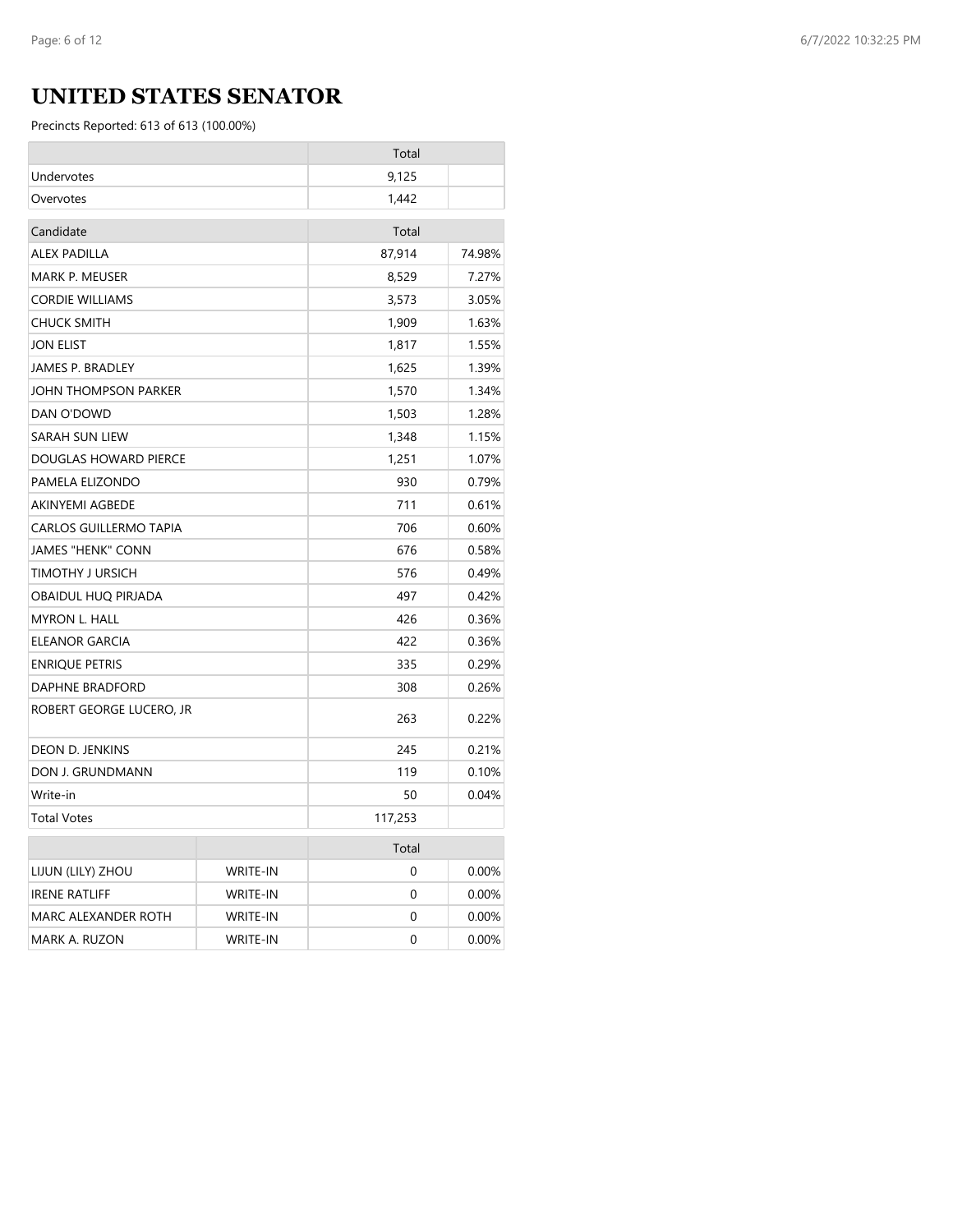# **UNITED STATES SENATOR PARTIAL TERM**

Precincts Reported: 613 of 613 (100.00%)

|                         |                 | Total    |        |
|-------------------------|-----------------|----------|--------|
| Undervotes              |                 | 12,496   |        |
| Overvotes               |                 | 378      |        |
| Candidate               |                 | Total    |        |
| <b>ALEX PADILLA</b>     |                 | 89,467   | 77.83% |
| <b>MARK P. MEUSER</b>   |                 | 10,301   | 8.96%  |
| <b>JAMES P. BRADLEY</b> |                 | 5,540    | 4.82%  |
| TIMOTHY URSICH JR.      |                 | 2,706    | 2.35%  |
| <b>JON ELIST</b>        |                 | 1,973    | 1.72%  |
| <b>MYRON L. HALL</b>    |                 | 1,766    | 1.54%  |
| DAPHNE BRADFORD         |                 | 1,664    | 1.45%  |
| DAN O'DOWD              |                 | 1,526    | 1.33%  |
| Write-in                |                 | 73       | 0.06%  |
| <b>Total Votes</b>      |                 | 114,946  |        |
|                         |                 | Total    |        |
| JOHN THOMPSON PARKER    | <b>WRITE-IN</b> | 3        | 0.00%  |
| <b>IRENE RATLIFF</b>    | <b>WRITE-IN</b> | $\Omega$ | 0.00%  |

# **US HOUSE OF REP DISTRICT 2**

|                       | Total    |     |
|-----------------------|----------|-----|
| Undervotes            | $\Omega$ |     |
| Overvotes             | 0        |     |
| Candidate             | Total    |     |
| <b>JARED HUFFMAN</b>  | 0        | N/A |
| <b>BETH HAMPSON</b>   | $\Omega$ | N/A |
| <b>CHRIS COULOMBE</b> | $\Omega$ | N/A |
| ARCHIMEDES RAMIREZ    | $\Omega$ | N/A |
| <b>DOUGLAS BROWER</b> | $\Omega$ | N/A |
| DARIAN J. ELIZONDO    | 0        | N/A |
| Write-in              | 0        | N/A |
| <b>Total Votes</b>    | 0        |     |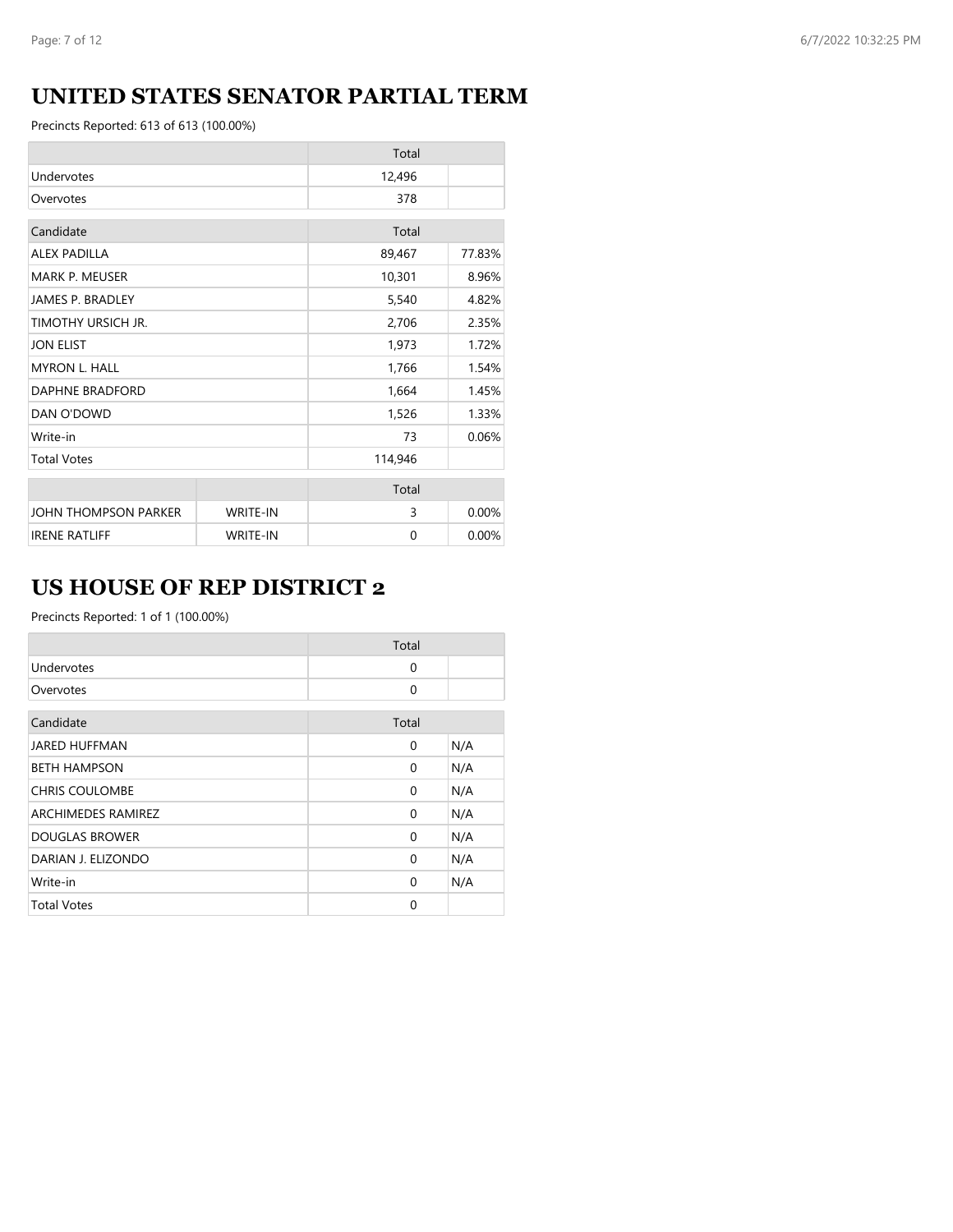# **US HOUSE OF REP DISTRICT 11**

Precincts Reported: 537 of 537 (100.00%)

|                         | Total   |        |
|-------------------------|---------|--------|
| Undervotes              | 9,602   |        |
| Overvotes               | 94      |        |
| Candidate               | Total   |        |
| <b>NANCY PELOSI</b>     | 75,376  | 71.37% |
| <b>JOHN DENNIS</b>      | 13,090  | 12.39% |
| <b>SHAHID BUTTAR</b>    | 8,935   | 8.46%  |
| <b>EVE DEL CASTELLO</b> | 4,767   | 4.51%  |
| JEFFREY PHILLIPS        | 2,056   | 1.95%  |
| <b>BIANCA VON KRIEG</b> | 1,388   | 1.31%  |
| Write-in                | 76      | 0.07%  |
| <b>Total Votes</b>      | 105,612 |        |

### **US HOUSE OF REP DISTRICT 12**

Precincts Reported: 1 of 1 (100.00%)

|                        | Total    |     |
|------------------------|----------|-----|
| Undervotes             | 0        |     |
| Overvotes              | $\Omega$ |     |
| Candidate              | Total    |     |
| <b>STEPHEN SLAUSON</b> | 0        | N/A |
| <b>BARBARA LEE</b>     | 0        | N/A |
| <b>GLENN KAPLAN</b>    | 0        | N/A |
| <b>NED NUERGE</b>      | 0        | N/A |
| <b>ERIC WILSON</b>     | 0        | N/A |
| Write-in               | $\Omega$ | N/A |
| <b>Total Votes</b>     | 0        |     |

### **US HOUSE OF REP DISTRICT 15**

Precincts Reported: 74 of 74 (100.00%)

|                      | Total  |        |
|----------------------|--------|--------|
| Undervotes           | 1,638  |        |
| Overvotes            | 28     |        |
| Candidate            | Total  |        |
| <b>KEVIN MULLIN</b>  | 3,873  | 35.71% |
| DAVID J. CANEPA      | 3,206  | 29.56% |
| <b>GUS MATTAMMAL</b> | 1,937  | 17.86% |
| <b>EMILY BEACH</b>   | 1,106  | 10.20% |
| <b>JIM GARRITY</b>   | 321    | 2.96%  |
| ANDREW G. WATTERS    | 259    | 2.39%  |
| <b>FERENC PATAKI</b> | 144    | 1.33%  |
| Write-in             | 5      | 0.05%  |
| <b>Total Votes</b>   | 10,846 |        |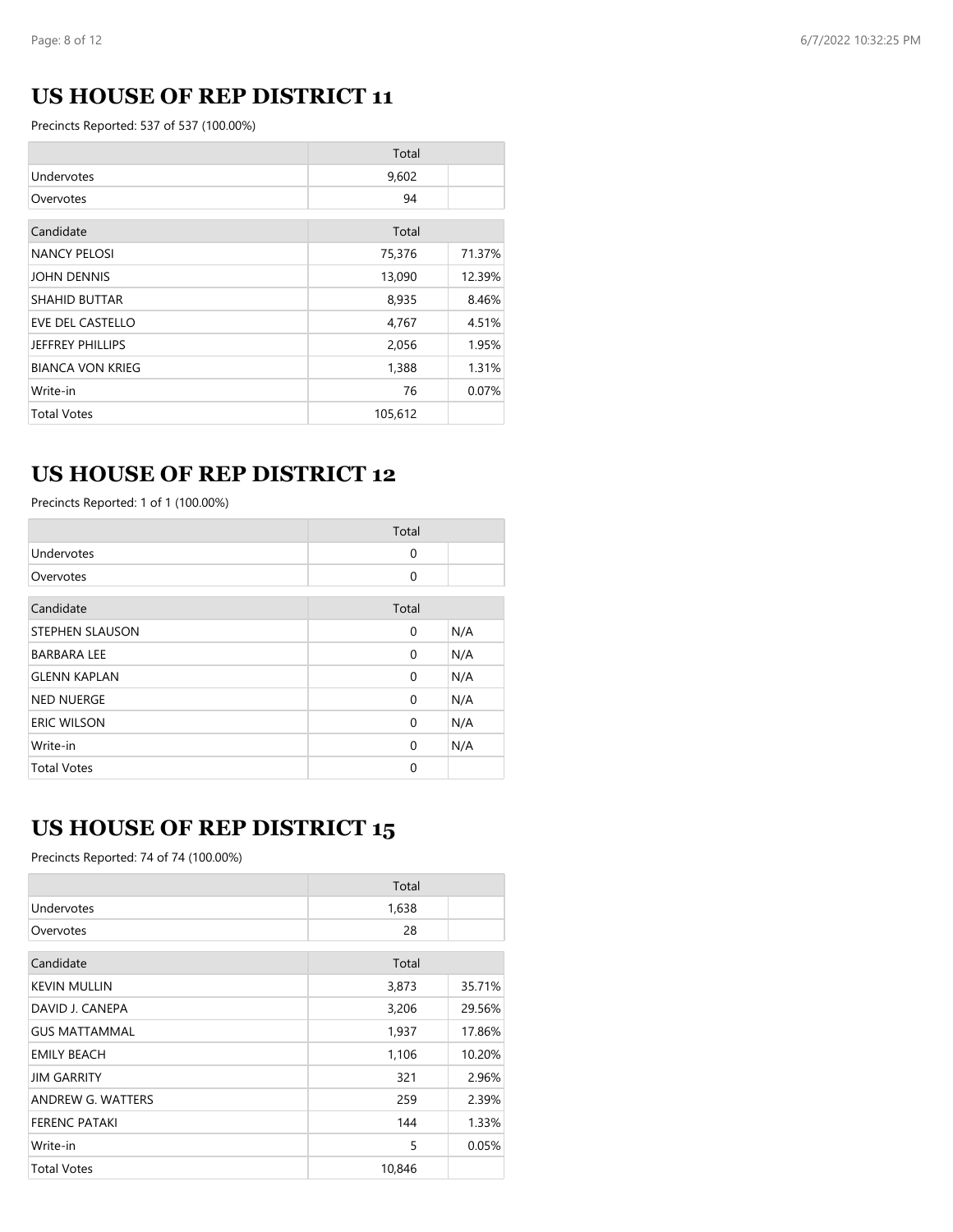### **STATE ASSEMBLY MEMBER DISTRICT 12**

Precincts Reported: 1 of 1 (100.00%)

|                                         |                 | Total    |     |
|-----------------------------------------|-----------------|----------|-----|
| Undervotes                              |                 | $\Omega$ |     |
| Overvotes                               |                 | 0        |     |
| Candidate                               |                 | Total    |     |
| <b>STEVE SCHWARTZ</b>                   |                 | $\Omega$ | N/A |
| <b>DAMON CONNOLLY</b>                   |                 | $\Omega$ | N/A |
| SARA AMINZADEH                          |                 | 0        | N/A |
| <b>IDA TIMES-GREEN</b>                  |                 | $\Omega$ | N/A |
| Write-in                                |                 | 0        | N/A |
| <b>Total Votes</b>                      |                 | 0        |     |
|                                         |                 | Total    |     |
| <b>ANDREW ALAN</b><br><b>PODSHADLEY</b> | <b>WRITE-IN</b> | 0        | N/A |

#### **STATE ASSEMBLY MEMBER DISTRICT 18**

Precincts Reported: 1 of 1 (100.00%)

|                       |                 | Total       |     |
|-----------------------|-----------------|-------------|-----|
| Undervotes            |                 | $\mathbf 0$ |     |
| Overvotes             |                 | $\Omega$    |     |
| Candidate             |                 | Total       |     |
| <b>MIA BONTA</b>      |                 | $\mathbf 0$ | N/A |
| Write-in              |                 | $\mathbf 0$ | N/A |
| <b>Total Votes</b>    |                 | $\Omega$    |     |
|                       |                 | Total       |     |
| <b>MINDY PECHENUK</b> | <b>WRITE-IN</b> | $\Omega$    | N/A |

#### **STATE ASSEMBLY MEMBER DISTRICT 19**

Precincts Reported: 260 of 260 (100.00%)

|                      | Total  |        |
|----------------------|--------|--------|
| Undervotes           | 7,889  |        |
| Overvotes            | 13     |        |
| Candidate            | Total  |        |
| PHIL TING            | 39,216 | 77.08% |
| <b>KARSTEN WEIDE</b> | 11,663 | 22.92% |
| Write-in             | 97     | 0.19%  |
| <b>Total Votes</b>   | 50,879 |        |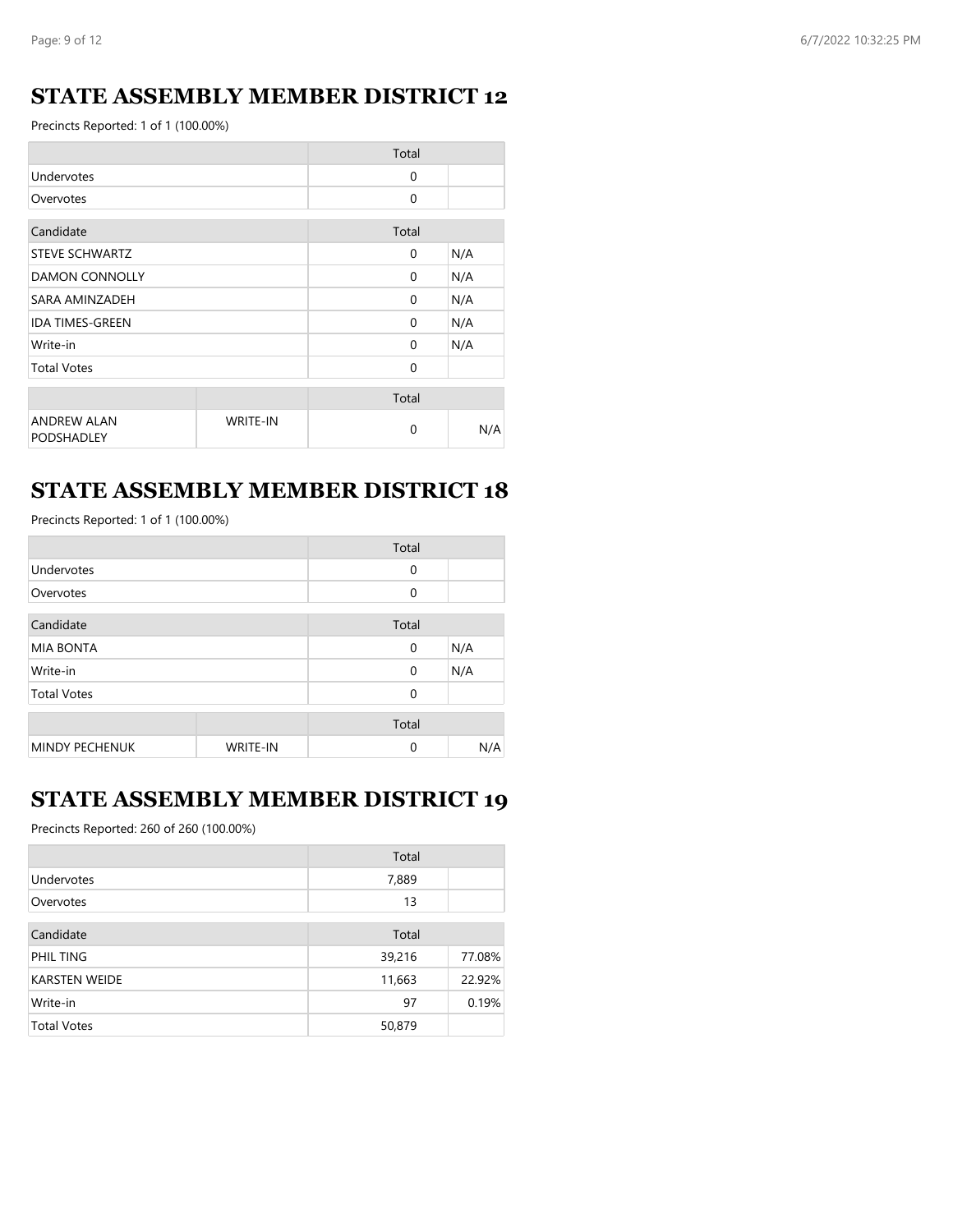### **STATE ASSEMBLY MEMBER DISTRICT 17**

Precincts Reported: 351 of 351 (100.00%)

|                      | Total  |        |
|----------------------|--------|--------|
| Undervotes           | 6,501  |        |
| Overvotes            | 67     |        |
|                      |        |        |
| Candidate            | Total  |        |
| <b>MATT HANEY</b>    | 39,112 | 62.61% |
| <b>DAVID CAMPOS</b>  | 15,100 | 24.17% |
| <b>BILL SHIREMAN</b> | 8,259  | 13.22% |
| Write-in             | 89     | 0.14%  |
| <b>Total Votes</b>   | 62,471 |        |

### **SUPERINTENDENT OF PUBLIC INSTRUCTION**

Precincts Reported: 613 of 613 (100.00%)

|                              | Total   |        |
|------------------------------|---------|--------|
| Undervotes                   | 24,165  |        |
| Overvotes                    | 91      |        |
| Candidate                    | Total   |        |
| TONY K. THURMOND             | 54,919  | 53.03% |
| <b>MARCO AMARAL</b>          | 12,625  | 12.19% |
| <b>GEORGE YANG</b>           | 12,623  | 12.19% |
| AINYE E. LONG                | 11,225  | 10.84% |
| <b>LANCE RAY CHRISTENSEN</b> | 5,083   | 4.91%  |
| <b>JIM GIBSON</b>            | 3,993   | 3.86%  |
| <b>JOSEPH GUY CAMPBELL</b>   | 3,096   | 2.99%  |
| Write-in                     | 118     | 0.11%  |
| <b>Total Votes</b>           | 103,564 |        |

### **CITY ATTORNEY**

|                    | Total  |         |
|--------------------|--------|---------|
| Undervotes         | 34,824 |         |
| Overvotes          | 28     |         |
| Candidate          | Total  |         |
| DAVID CHIU         | 93,235 | 100.00% |
| Write-in           | 539    | 0.58%   |
| <b>Total Votes</b> | 93,235 |         |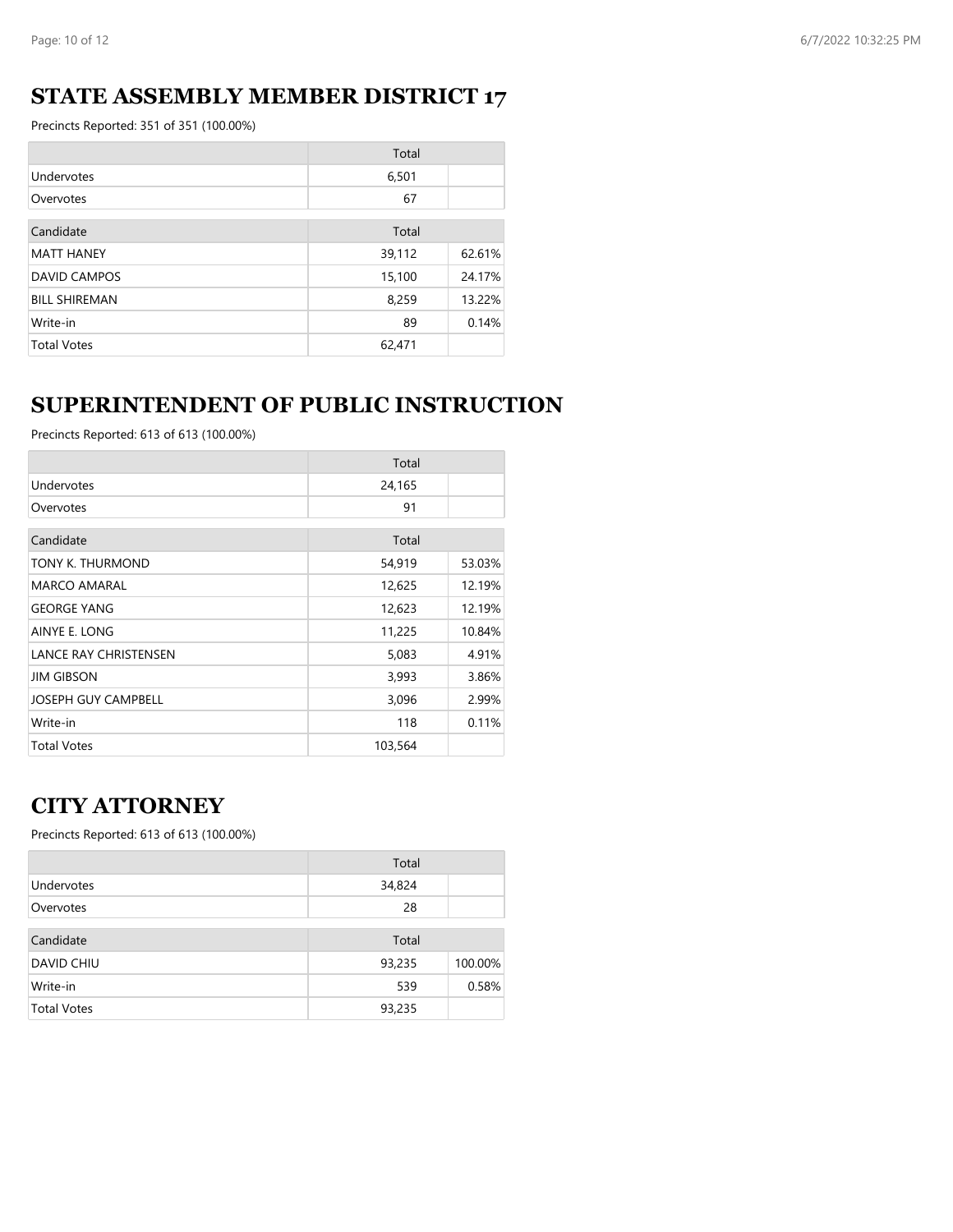#### **MUNI AND STREET SAFETY BOND**

Precincts Reported: 613 of 613 (100.00%)

|                    | Total   |        |
|--------------------|---------|--------|
| Undervotes         | 9,113   |        |
| Overvotes          | 36      |        |
| Candidate          | Total   |        |
| Yes                | 75,306  | 63.32% |
| No                 | 43,632  | 36.68% |
| <b>Total Votes</b> | 118,938 |        |

#### **BUILDING INSPECTION COMMISSION**

Precincts Reported: 613 of 613 (100.00%)

|                    | Total   |        |
|--------------------|---------|--------|
| Undervotes         | 10,819  |        |
| Overvotes          | 29      |        |
| Candidate          | Total   |        |
| Yes                | 69,084  | 58.93% |
| No                 | 48,155  | 41.07% |
| <b>Total Votes</b> | 117,239 |        |

#### **RECALL TIMELINES AND VACANCY APPOINTMENTS**

Precincts Reported: 613 of 613 (100.00%)

|                    | Total   |        |
|--------------------|---------|--------|
| Undervotes         | 8,602   |        |
| Overvotes          | 40      |        |
| Candidate          | Total   |        |
| No                 | 71,966  | 60.25% |
| Yes                | 47,479  | 39.75% |
| <b>Total Votes</b> | 119,445 |        |

### **OFFICE OF VICTIM AND WITNESS RIGHTS; LEGAL SERVICES FOR DOMESTIC VIOLENCE VICTIMS**

|                    | Total   |        |
|--------------------|---------|--------|
| Undervotes         | 8,732   |        |
| Overvotes          | 40      |        |
| Candidate          | Total   |        |
| Yes                | 72,318  | 60.61% |
| No                 | 46,997  | 39.39% |
| <b>Total Votes</b> | 119,315 |        |